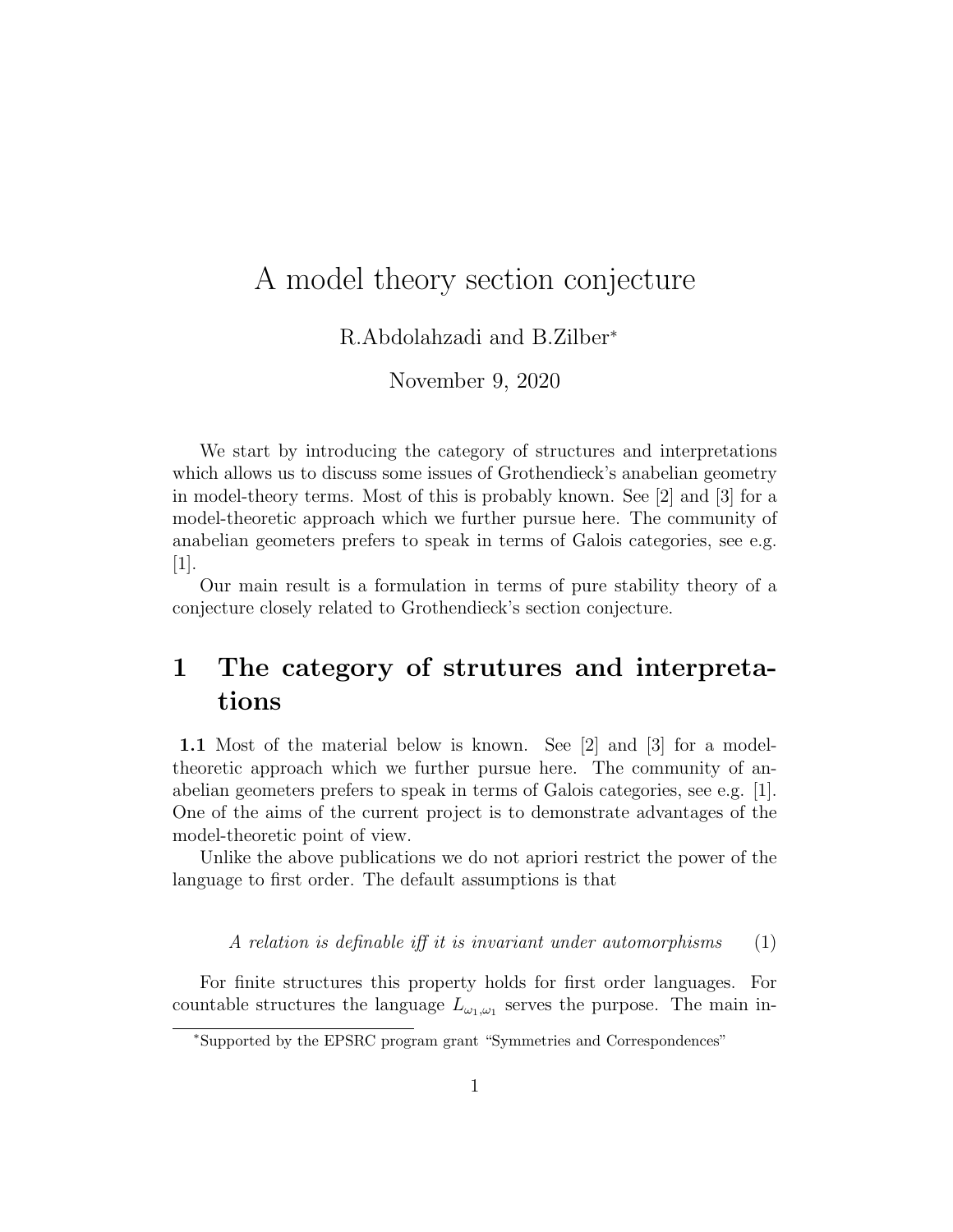terest to us are finitary structures defined below. For this class of structures first-order languages are essentially sufficient.

Definable means definable without parameters (the same as 0-definable). In general, we consider multi-sorted  $\mathcal{L}$ -structures M. A definable set in **M** is a definable subset D of  $\prod_{i \in I} M_i$ , a cartesian product of universes.

A definable sort in an  $\mathcal{L}$ -structure M is a set of the form  $D/E$  where  $D = D(M)$  is a definable set in M and E a definable equivalence relation on D. An *n*-ary relation on  $D/E$  is definable if its pull-back under the canonical map  $D \to D/E$  is definable.

An interpretation of an  $\mathcal{L}_N$ -structure N in an  $\mathcal{L}_M$ -structure M is a bijection  $q : N \to D/E$ , a sort in M such that for each basic relation R the image  $g(R)$  is a definable relation on the sort  $D/E$ .

Given a structure M we also consider the structure  $M^{Eq}$  (non-elementary version of  $M^{eq}$  interpretable in M and which has every sort of M as a definable substructure.

Note that any union of sorts and a direct product of any number of sorts is a sort in  $\mathbf{M}^{Eq}$ .

We reserve the notation  $\mathbf{M}^{eq}$  for the extension of M by first-order imaginary sorts, see [6].

1.2 Standard facts about first-order imaginaries (see e.g. [6]) easily generalise to  $\mathbf{M}^{Eq}$  with the help of (1).

Every relation  $R$  definable in  $M$  using parameters is associated a **canon**ical parameter  $c \in M^{Eq}$  which is fixed by the same automorphisms as fix R. More generally, if  $N$  is interpretable in  $M$  using parameters there is a canonical parameter for  $N$  in  $M^{Eq}$  which is fixed by exactly the automorphism of  $M^{Eq}$  which act on N as automorphisms of N. Canonical parameters are defined uniquely up to interdefinability. We use

$$
[\mathbf{N}] = \{c \in \mathbf{M}^{Eq} : \forall \sigma \in \text{Aut } \mathbf{M}^{Eq} \sigma(c) = c \leftrightarrow \sigma_{|\mathbf{N}} \in \text{Aut } \mathbf{N}\}
$$

to define the set of all interdefinable parameters.

Note that in a powerful enough language the sorts

$$
\mathcal{R}_n \coloneqq \{ R : R \subseteq M^n \}
$$

are interpretable in M (consider the set of all non-repetitive sequences of elements of  $M<sup>n</sup>$  and factor by the equivalence relation "equal after reorder $ing$ ").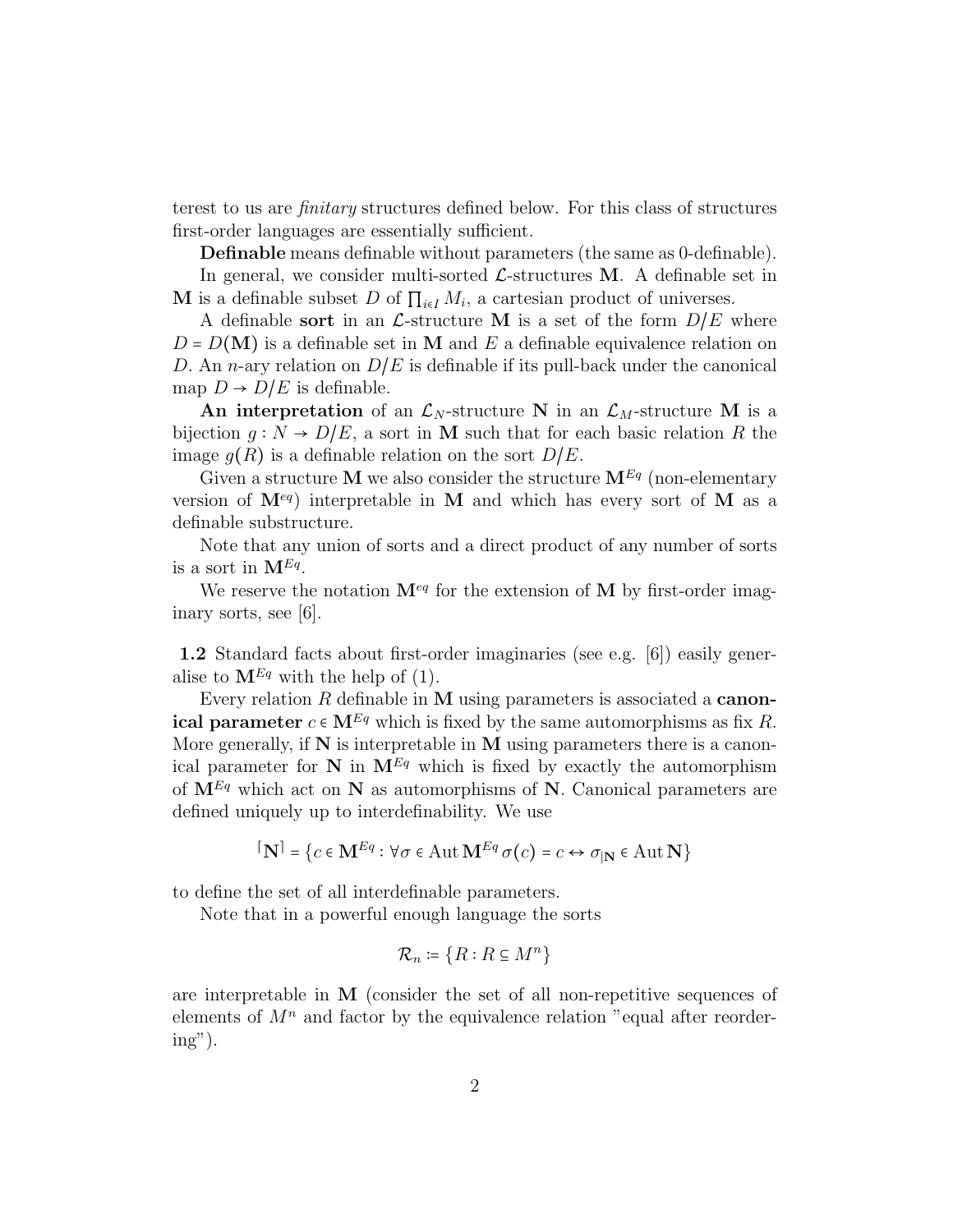In particular, an arbitrary subset or relation  $R$  on  $M$  is interpretable in M using a parameter in a  $\mathcal{R}_n$ . The same is true for structures.

1.3 Category  $\mathfrak{M}$ . Its objects are (multisorted)  $\mathcal{L}$ -structures M (all  $\mathcal{L}$ ).

The **pre-morphisms**  $g : \mathbb{N} \to \mathbb{M}$  are interpretations (without parameters). More precisely,

$$
g: \mathbf{N} \to \mathbf{M}^{Eq}
$$

is an injective map such that  $gN$  is a universe of a sort in  $\mathbf{M}^{Eq}$ , and for any basic relation or operation R on N the image  $gR$  is definable in the sort.

We denote gN the gN together with all the relations and operations gR for  $R$  on  $N$ .

Two pre-morphisms  $g_1 : \mathbb{N} \to \mathbb{M}$  and  $g_2 \to \mathbb{N} \to \mathbb{M}$  are equivalent if there is a bijection  $h: g_1 \mathbf{N} \to g_2 \mathbf{N}$  which is definable in  $\mathbf{M}^{Eq}$ .

The equivalence class of a pre-morphism  $q : N \to M$  is a **morphism**  $g : N \rightarrow M$ .

The following definitions will be used for pre-morphisms g as well as for morphisms g.

We say q is an embedding,  $q : \mathbb{N} \to \mathbb{M}$  if qN has no proper expansion definable in  $\mathbf{M}^{Eq}$ .

We say g is a surjection,  $g : \mathbb{N} \to \mathbb{M}$  if  $M \subseteq \text{dcl}(gN)$  where dcl is in the sense of  $\mathbf{M}^{Eq}$ .

We say that  $q : \mathbb{N} \to \mathbb{M}$  is an isomorphism,  $q : \mathbb{N} \cong \mathbb{M}$ , if q is an embedding and a surjection.

In what follows we sometimes write  $N \cong_{\mathfrak{M}} M$  to emphasise that the isomorphism (or morphism) is in the sense of the category  $\mathfrak{M}$  to distinguish from ones in the usual algebraic sense.

**1.4 Lemma.** Let  $q : \mathbb{N} \to \mathbb{M}$  be an  $\mathfrak{M}$ -isomorphism and let  $\mathbb{M}' = q\mathbb{N}$ . Then the inverse map  $g^{-1}: \mathbf{M}' \to \mathbf{N}$  induces a  $\mathfrak{M}$ -isomorphism  $h: \mathbf{M} \to \mathbf{N}$ .

**Proof.** By assumptions we have  $M \subseteq \text{dcl}(M')$  in  $\mathbf{M}^{Eq}$ . This implies that there are in **M** : a family  $\{S_i : i \in I\}$  of definable subsets  $S_i \subset M^{m_i}$  and a family of definable functions  $h_i: S_i \to M$  such that

$$
\bigcup_{i \in I} h_i(S_i) = M \text{ and } h_i(S_i) \cap h_j(S_j) = \emptyset \text{ if } i \neq j.
$$

**Claim.** We may assume that the family  $\{S_i : i \in I\}$  of domains of  $f_i$  is disjoint, that is  $S_i \cap S_j = \emptyset$  if  $f_i \neq f_j$ .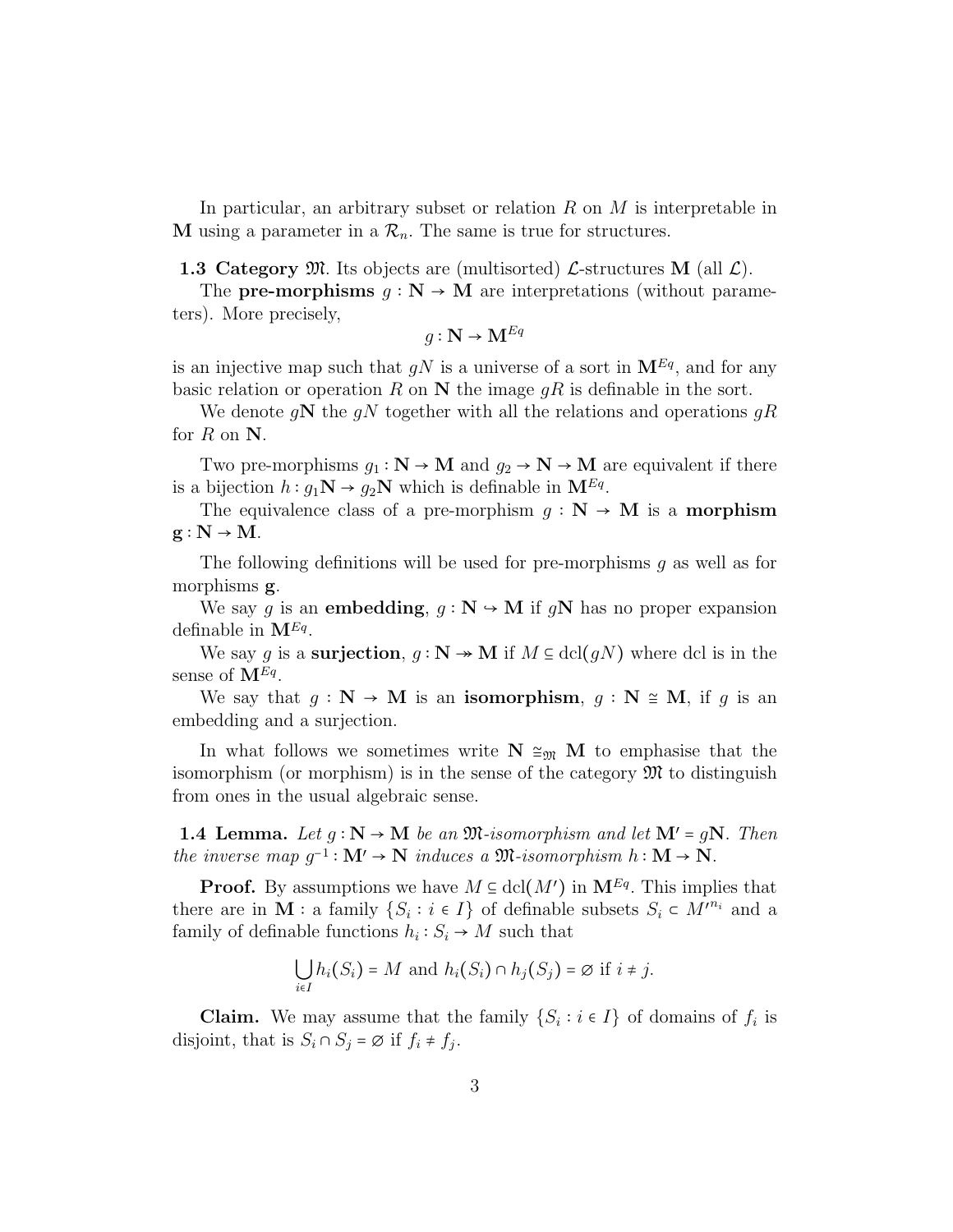Proof. Note that by definition  $\text{dcl}(M') = \text{dcl}(M' \cup \text{dcl}(\emptyset))$ , where dcl is understood in the sense of  $\mathbf{M}^{Eq}$ . The latter has, for each  $i \in I$ , the sort ' $f_i$ ' which is defined as the graph  $f_i/E_i$  where  $E_i$  is the trivial equivalence relation with one equivalence class. Clearly,  $f_i \in \text{dcl}(\emptyset)$ . Now replace  $S_i$  by  $S_i \times f_i$ and we have the required.

Set  $D(M') \coloneqq \bigcup_{i \in I} S_i$  and  $h: D(M') \to M$  to be  $\bigcup_{i \in I} h_i$ . h is a map definable in M and is an interpretation, a pre-morphism  $M \rightarrow M'$ . On the other hand, any relation on  $M'$  is a relation on a sort in M since  $M'$  is a sort in  $\mathbf{M}^{Eq}$ , hence there are no new relations on  $h(M)$  induced from  $\mathbf{M}'$ , that is the interpretation h is an embedding. Recalling that  $\mathbf{M}' = g\mathbf{N}$  completes the proof.  $\square$ 

We identify morphism h as in the Lemma with  $g^{-1}$ .

1.5 For a subset  $A \subseteq M$ , denote  $\mathbf{M}/A$  the expansion of M by names of elements of A.

Clearly, the identity map defines a (canonical) morphism  $\mathbf{M} \to \mathbf{M}/A$ . This morphism is an embedding (and so isomorphism) if and only if  $A \subseteq \text{dcl}(\emptyset)$ .

**1.6** Given  $A \subseteq \text{dcl}(\emptyset)$  we may treat A as a structure in which any element is named (e.g. by a formula defining the element in  $M$ ) and so any relation is definable. Clearly then

$$
Aut(A) = 1 \text{ and } A \rightarrow \mathbf{M}.
$$

1.7 A remark on notation. The category  $\mathfrak{M}$  treats M and  $M^{Eq}$  as isomorphic objects, so we often do not distinguish between the two in our notation. In this context the notation  $\mathbf{M}/A$  makes sense even when  $A \subset \mathbf{M}^{Eq}$ .

1.8 The category  $\mathfrak{M}_{\text{fin}}$  is a subcategory of  $\mathfrak{M}$  whose objects are finitary structures M, that is structures which can be represented in the form

$$
\mathbf{M} = \bigcup_{\alpha < \kappa} \mathbf{M}_{\alpha}
$$

where the  $M_{\alpha}$  are finite first-order 0-definable substructures of M.

Note that an equivalent definition would be

$$
\mathbf{M} = \operatorname{acl}(\varnothing)
$$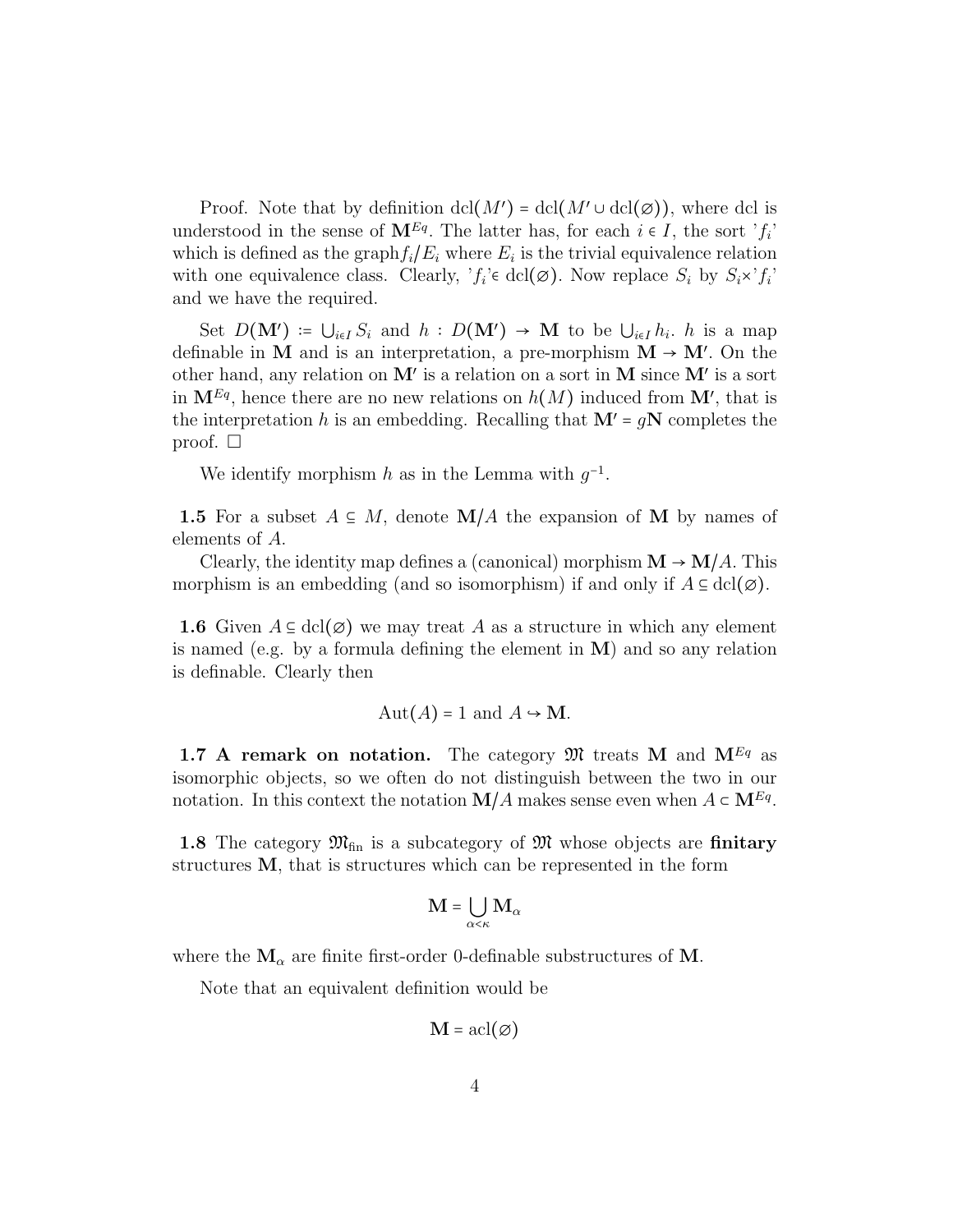where acl is in the sense of first-order logic.

**Example.** Let k be a field and  $\mathbb{F} = \hat{k}$ , its algebraic closure. We consider  $\mathbb{F} = \mathbb{F}/k$  as a structure in the language of rings with names for elements of k. Then each  $a \in \mathbb{F}$  is contained in a 0-definable set  $M_a$  equal to its Galois orbit  $M_a \coloneqq G_k \cdot a, G_k = \text{Gal}(\mathbb{F} : \mathbb{k})$ . So  $\mathbb{F}/\mathbb{k} \in \mathfrak{M}_{\text{fin}}$ .

1.9 Theorem. The map  $M \rightarrow Aut(M)$  induces a contravariant functor from  $\mathfrak M$  into the category  $\mathfrak{G}_{\text{top}}$  of topological groups. This functor sends  $\mathfrak{M}_{\text{fin}}$ into the category of profinite groups  $\mathfrak{G}_{\text{pro}}$ .

(i) To every  $g : \mathbb{N} \to \mathbb{M}$  corresponds the restriction homomorphism  $\hat{q}$ : Aut $(\mathbf{M}^{Eq}) \rightarrow$  Aut $(\mathbf{N})$ .

(ii) An embedding  $q : \mathbb{N} \to \mathbb{M}$  to the surjection  $\hat{q} : \text{Aut}(\mathbb{M}) \to \text{Aut}(\mathbb{N})$ .

(iii) The expansion by naming all points in  $A \subseteq \mathbf{M}^{Eq}$ ,  $g : \mathbf{M} \to \mathbf{M}/A$ corresponds to an embedding  $\hat{g} : \text{Aut}(\mathbf{M}/A) \to \text{Aut}(\mathbf{M})$ .

 $(iv)$  The restriction of the functor to the finitary subcategory,

$$
\mathrm{Aut}_{\mathrm{fin}}: \ \mathfrak{M}_{\mathrm{fin}} \to \mathfrak{G}_{\mathrm{pro}},
$$

is an equivalence of categories.

**Proof.** (i) is immediate by definition.

(ii) Since g is an embedding, the relations definable on  $qN$  are the same in M and N. Hence a  $qN$ - automorphism  $\alpha$  is a monomorphism (in the sense of the infinitary language)  $qN \rightarrow qN$  in M. Now use the transfinite backand-forth induction with all the power of the language to extend  $\alpha^*$  to a monomorphism  $gN \cup M \rightarrow gN \cup M$ , equivalently, an automorphism of M. Clearly,  $\hat{q} \mapsto \alpha$ .

(iii) Immediate.

(iv) First we prove the statement for Aut :  $\mathfrak{M}_{\text{finite}} \to \mathfrak{G}_{\text{finite}}$ , the functor between finite structures and finite groups, subcategories of  $\mathfrak{M}_{fin}$  and  $\mathfrak{G}_{pro}$ , respectively.

Given a finite group G one constructs a finite M such that  $G \cong Aut(M)$ by setting  $M = G$  and introducing all relations R on M which are invariant under the action of **G** on G by multiplication. This gives us  $M = (M;R)$ 

Claim.

$$
G = Aut(M)
$$

Proof. G acts on M by automorphisms by definition. We need to prove the inverse, i.e. that there are no other automorphisms. Consider the tuple  $\bar{g}$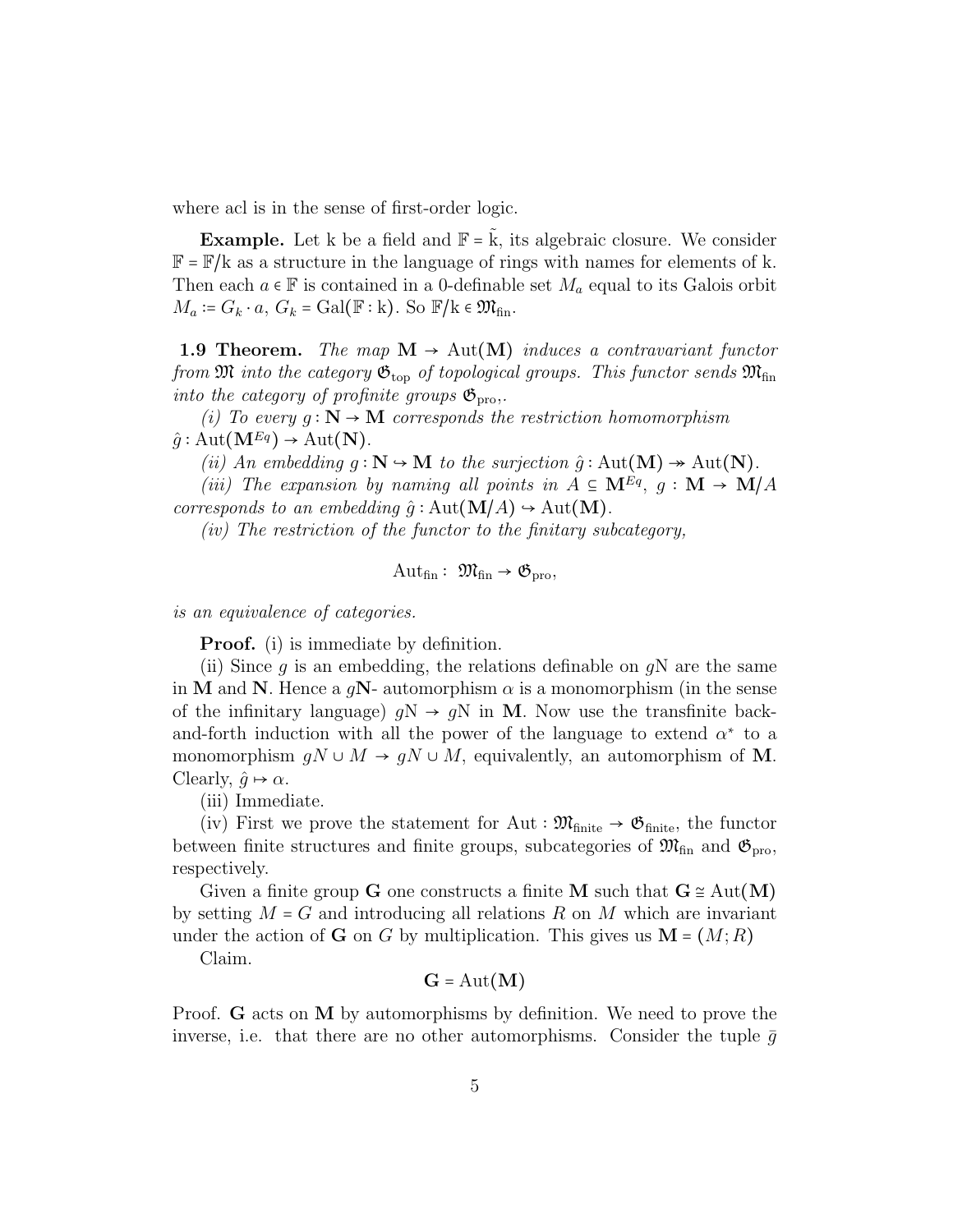of all the elements of G (of length  $n = |G|$ ) and let  $S_g$  be the conjunction of all the relation in R that hold on  $\bar{g}$  (that is tp( $\bar{g}$ )). We can also consider  $S_g^0 \coloneqq \mathbf{G} \cdot \bar{g}$ , the orbit of  $\bar{g}$  under the action of  $\mathbf{G}$ . Clearly,  $S_g^0 \subseteq S_g$  and by minimality they are equal.

Now take an automorphism  $\sigma$  and consider  $\sigma \bar{g}$ . This is in  $S_q$  and thus, for some  $h \in G$ ,  $\sigma \bar{g} = h\bar{g}$ , that is  $\sigma g_i = h g_i$  for each  $g_i \in G$ . Claim proved.

It remains to see that if  $G \cong Aut(N)$ , then N is definable in M and vice versa. In order to do this we may assume  $G = Aut(N)$ .

Consider  $N$ , the universe of the structure, and let  $\bf{n}$  be the  $N$  presented as an ordered tuple. Let  $M' \coloneqq \mathbf{G} \cdot \mathbf{n}$ , the orbit of the tuple under the action of the automorphism group. Clearly,  $M'$  consists of  $|G|$  distinct elements, since automorphisms differ if and only if they act differently on the domain N. Also  $M'$  is definable in N since the tuples  $n'$  making up  $M'$  are characterised by the condition that  $tp(n') = tp(n)$ . The relations R induced on M' from N are invariant under  $Aut(N)$ , and because a finite structure is homogeneous, the converse holds. In other words an obvious bijection  $M \to M'$  is a biinterpretation, so  $M \cong M'$  in the sense of  $M$ . At last notice that we can interpret N in M' since the relation " $n'$  and  $n''$  have the same first coordinate is invariant under  $\mathbf{G}^n$  is definable. This gives us N as a definable sort. It follows that any relation on N definable in N is definable in M'. So  $N \cong M' \cong$ M in the sense of M. Finite case of Aut proven.

Now we extend Aut to the category of finitary structures  $M \in \mathfrak{M}_{fin}$  by continuity

$$
\mathbf{M} = \lim_{\rightarrow} \mathbf{M}_{\alpha} \rightarrow \mathbf{G} = \lim_{\leftarrow} \mathbf{G}_{\alpha}, \text{ where } \mathbf{G}_{\alpha} = \mathrm{Aut} \mathbf{M}_{\alpha}
$$

Since the functor is invertible and preserves morphisms on finite objects of the categories, it is an equivalence also on the limits.

 $\Box$ 

**1.10 Example.** Let K and L be two number fields,  $\tilde{\mathbb{Q}} = \mathbb{F}$ . Let  $\mathbb{F}_K$  and  $\mathbb{F}_L$  be two structures with respective subfields of constants (named points). Clearly these belong to  $\mathfrak{M}_{fin}$ . A celebrated theorem by Neukirch states that

$$
\mathbb{F}_K \cong_{\mathfrak{M}} \mathbb{F}_L \Leftrightarrow K \cong L.
$$

1.11 Lemma. Suppose  $N, M \in \mathfrak{M}$  and

$$
\hat{g} : \text{Aut} \, \mathbb{N} \hookrightarrow \text{Aut} \, \mathbb{M}.
$$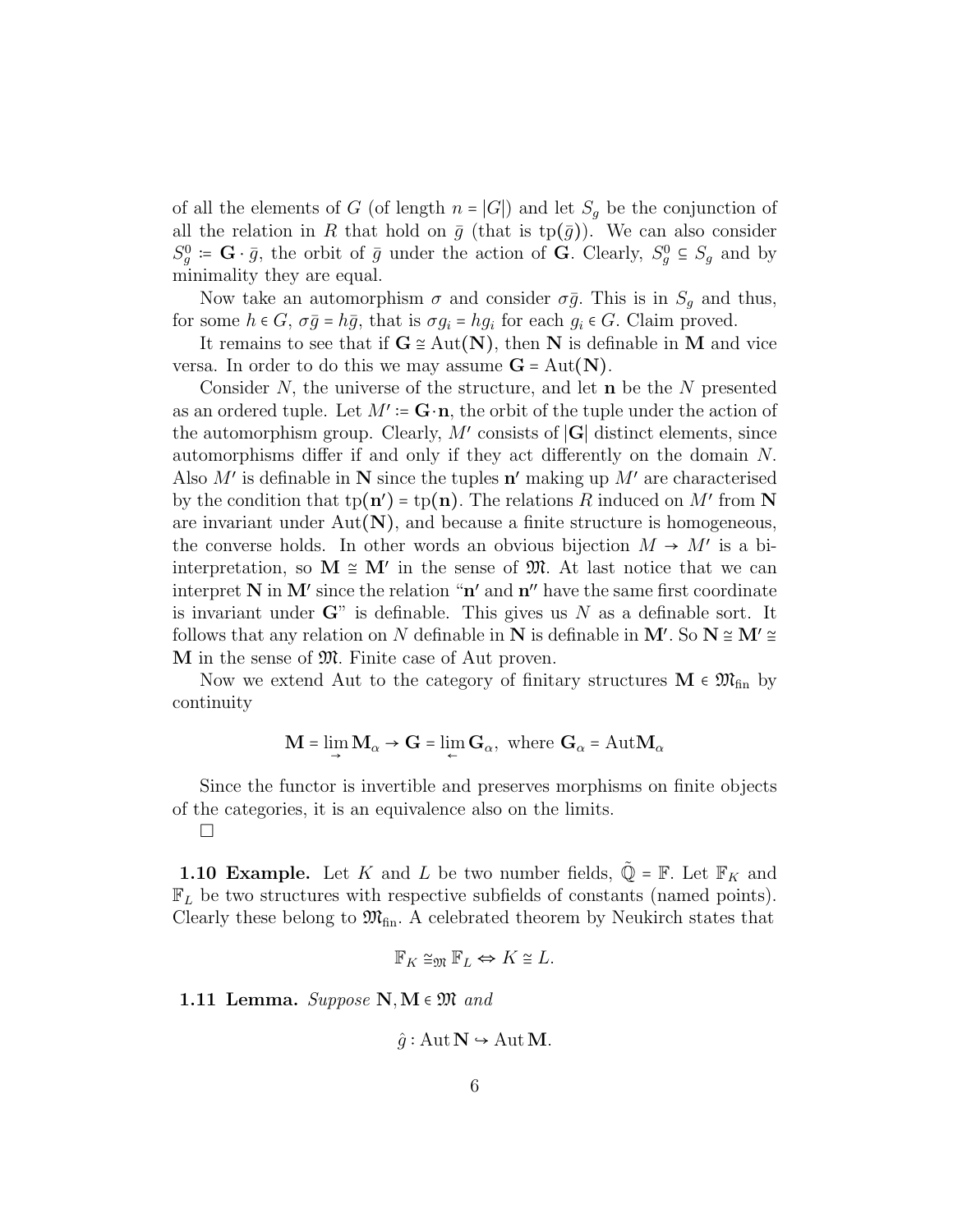Then there is  $A \subset \mathbf{M}^{Eq}$  such that

$$
\mathbf{N} \cong_{\mathfrak{M}} \mathbf{M}/A.
$$

**Proof.** By  $1.9$ (iv) we have

$$
g: \mathbf{M} \twoheadrightarrow \mathbf{N},
$$

that is gM is a substructure of  $N^{Eq}$  such that  $\text{dcl}(gM) \supseteq N$ . Let  $gM^*$  be the expansion of the structure gM by all the relations definable in  $N^{Eq}$ .

The inclusion dcl( $qM$ ) ⊇ N allows to interpret the set N as well as any relation on N, in  $g\mathbf{M}^*$  using parameters in  $gM^{Eq}$ . But the relations of  $g\mathbf{M}^*$ are definable in  $gM^{Eq}$  using parameters in  $gM^{Eq}$  (see 1.2) thus we conclude that N is definable in  $gM^{Eq}$  using some parameters A, or there is a morphism

$$
h: \mathbb{N} \rightarrow g\mathbb{M}/A.
$$

Since A consists of canonical parameters of sets and relations definable in  $N^{Eq}$ the morphism  $h$  is an embedding. But it is also a surjection by construction. Hence h is an  $\mathfrak{M}$ -isomorphism.  $\Box$ 

**1.12 Lemma.** Suppose  $M \in \mathfrak{M}_{fin}$ . Let  $H \hookrightarrow \text{Aut}(M)$  be a closed subgroup. Then H is a pointwise stabiliser of a subset  $A \subset \mathbf{M}^{eq}$  (first-order imaginaries). That is

$$
H = \text{Aut}(\mathbf{M}/A)
$$

H is normal if and only if the restriction of  $dcl(A)$  to any finite  $M_{\alpha}$  (in the notation of 1.8) is first-order 0-definable.

**Proof.** The equality  $H = Aut(M/A)$  follows from 1.9(iv) and 1.11. Since H is closed in profinite topology,

$$
H = \lim_{\leftarrow} H_{\alpha}, \quad H_{\alpha} \hookrightarrow \text{Aut } \mathbf{M}.
$$

The functorial correspondence of Theorem 1.9(iv) identifies  $H_{\alpha} = \text{Aut } \mathbf{N}_{\alpha}$  for some finite  $N_{\alpha}$  which satisfies the assumptions of 1.11 and thus

$$
H_{\alpha} = \text{Aut}\,\mathbf{M}_{\alpha}/A_{\alpha}
$$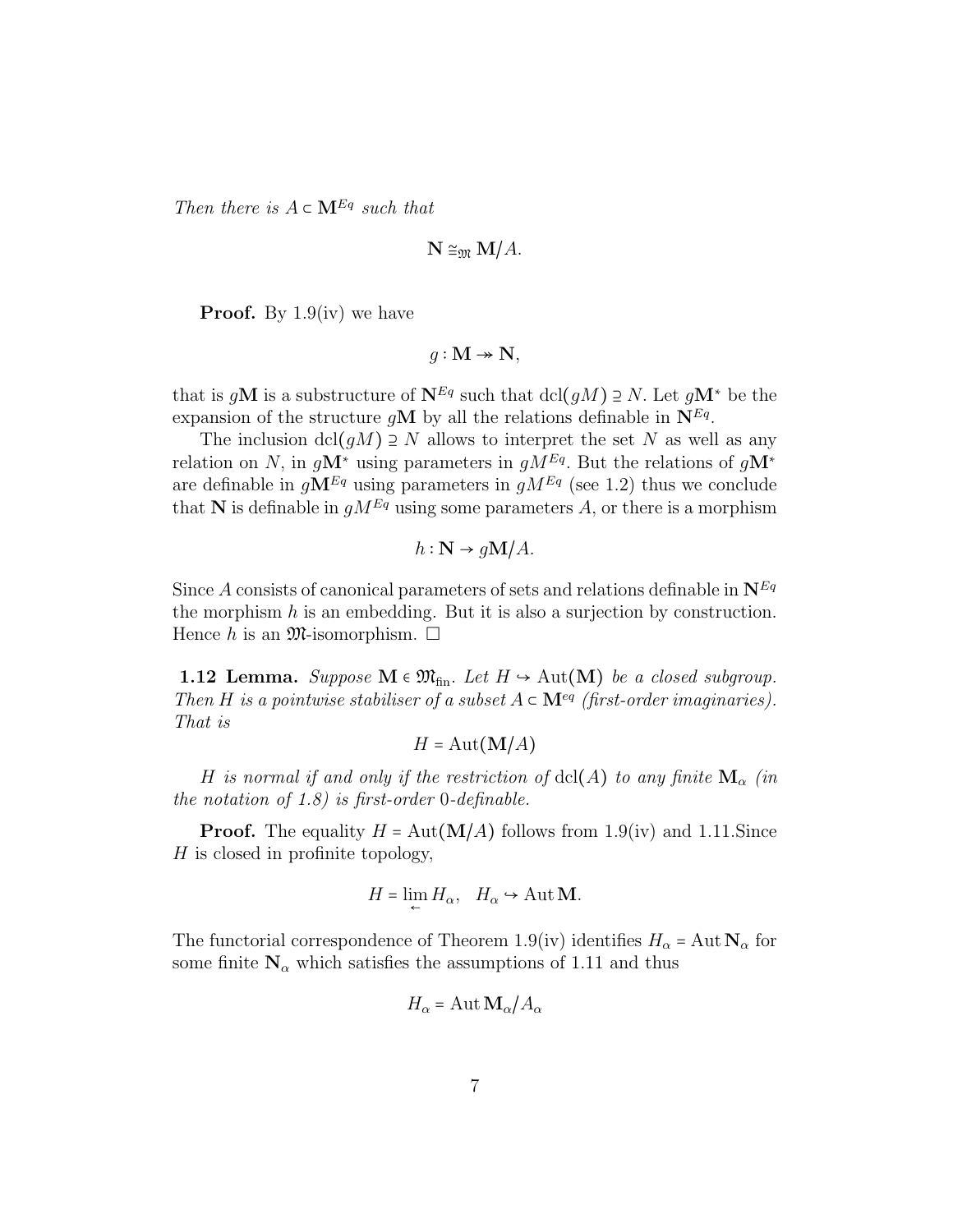where  $A_{\alpha}$  are the respective imaginaries in  $\mathbf{M}^{eq}$ , which are first order since  $M_{\alpha}$  is finite. By functoriality of the construction

$$
A \coloneqq \lim_{\rightarrow} A_{\alpha}
$$

has the required property.

With the above choice of A, H is normal iff N is invariant under  $Aut(M)$ , that is A 0-definable.  $\square$ 

**1.13 Proposition.** To every 0-definable N in M (write  $N \rightarrow M$ ) one associates the exact sequence

$$
1 \to \text{Aut}(\mathbf{M}/N) \to \text{Aut}(\mathbf{M}) \to \text{Aut}(\mathbf{N}) \to 1
$$
 (2)

and every exact sequence of closed subgroups has this form for some  $N \rightarrow M$ .

**Proof.** Assuming  $N \rightarrow M$ , the surjection  $Aut(M) \rightarrow Aut(N)$  is just 1.9(ii). The kernel of the latter homomorphism is clearly  $Aut(M/N)$  which is normal as noticed above.

The inverse follows from 1.12.  $\Box$ 

**1.14 Lemma.** Let  $M \in \mathfrak{M}_{fin}$ . Then M is first-order homogeneous, i.e. for any two sequences  $a, a'$  in  $M$  the first-order types of a and  $a'$  are equal if and only if there is  $\sigma \in \text{Aut} \mathbf{M}$  such that  $\sigma(a) = a'$ .

**Proof.** Since **M** is finitary we have

$$
M = \operatorname{acl}(\varnothing) = \operatorname{acl}(a) = \operatorname{acl}(a').
$$

The condition  $tp(a) = tp(a')$  implies the existence of an elementary monomorphism (partial isomorphism preserving all first-order formulas)  $\sigma : a \mapsto a'$ . It is a standard fact that any elementary monomorphism can be lifted to monomorphism  $\operatorname{acl}(a) \to \operatorname{acl}(a')$ .

#### 2 Sections and section-imaginaries

**2.1 Theorem.** Let  $N, M \in \mathfrak{M}_{fin}$  be the members of the exact sequence (2),

 $\hat{h}$ : Aut(**M**)  $\rightarrow$  Aut(**N**).

Suppose there exists  $\hat{g} : Aut(N) \to Aut(M)$ , a section of  $\hat{h}$ , that is

 $\hat{h} \circ \hat{g} = \mathrm{id}_{\mathrm{Aut}(\mathbf{N})}.$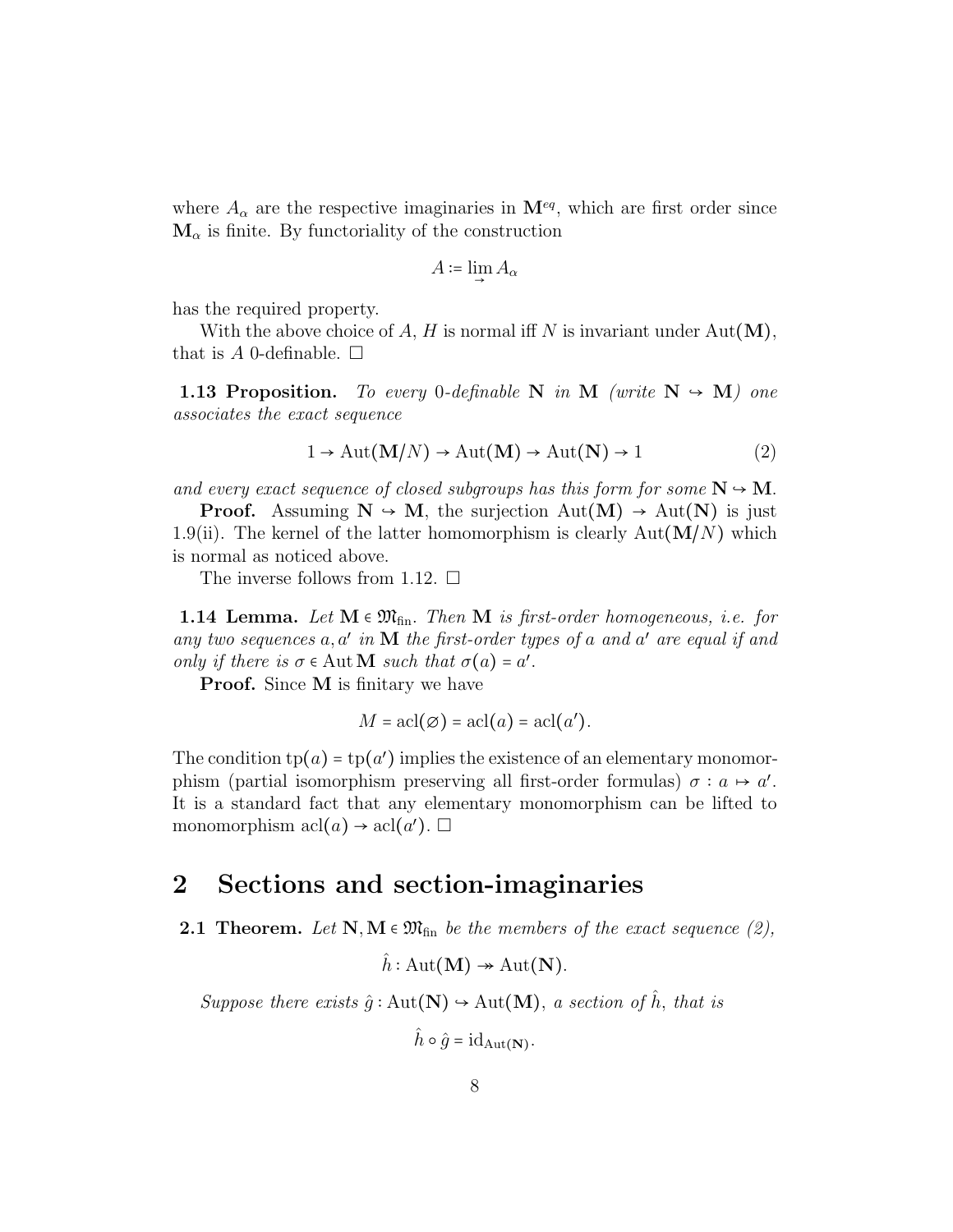Then there exists a set of first-order imaginaries  $A \subset \mathbf{M}^{eq}$  such that the associated with h embedding of structures hN  $\subseteq M^{eq}$  gives rise to the Misomorphism

$$
g: h\mathbf{N} \cong \mathbf{M}/A,\tag{3}
$$

satisfying the following two conditions:

$$
M \subseteq \text{dcl}_{\mathbf{M}^{eq}}(hN \cup A)
$$
 (4)

and

$$
\mathrm{dcl}_{\mathbf{M}^{eq}}(A)\cap \mathrm{dcl}_{h\mathbf{N}^{eq}}(hN)=\mathrm{dcl}_{h\mathbf{N}^{eq}}(\varnothing). \tag{5}
$$

Conversely, suppose there exist A and an interpretation-isomorphism (3) which satisfy  $(4)$  and  $(5)$ . Then the respective homomorphism

$$
\hat{g} : \text{Aut}(\mathbf{N}) \rightarrow \text{Aut}(\mathbf{M})
$$

is a section of  $h$ .

**Proof.** By the assumptions we are also given an interpretation

$$
h:\mathbf{N}\hookrightarrow\mathbf{M}
$$

correponding to  $\hat{h}$ , such that any  $\sigma \in \text{Aut}(\mathbf{M})$  induces  $\hat{h}(\sigma) \in \text{Aut}(h\mathbf{N})$  and in this way we get all automorphisms of  $hN$ , that is  $\hat{h}(\text{Aut}(\mathbf{M})) = \text{Aut}(hN)$ . Without loss of generality we may assume that N is a substructure of  $\mathbf{M}^{Eq}$ , that is h is a pointwise identity embedding and  $h(\sigma)$  is the restriction of  $\sigma$ to N. Thus

$$
\hat{h}(\text{Aut}(\mathbf{M})) = \text{Aut}(\mathbf{N}).\tag{6}
$$

Consider the subgroup  $\hat{g}(\text{Aut}(\mathbf{N})) \subseteq \text{Aut}(\mathbf{M})$ , an isomorphic copy of Aut(N). Since  $\hat{g}$  is a section of h we get

$$
\hat{h}(\hat{g}(\text{Aut}(\mathbf{N}))) = \text{Aut}(\mathbf{N}).
$$

By assumptions  $\hat{g}$  lifts any automorphism  $\rho \in Aut(N)$  to a unique automorphism  $\hat{g}(\rho) \in Aut(M)$  giving the embedding  $\hat{g} : Aut(N) \to Aut(M)$ .

Set

$$
A \coloneqq \mathrm{Fix}_{\mathbf{M}^{Eq}}(\hat{g}(\mathrm{Aut}(\mathbf{N}))).
$$

Note that according to 1.12

$$
\hat{g}(\text{Aut}(\mathbf{N})) = \text{Aut}(\mathbf{M}/A)
$$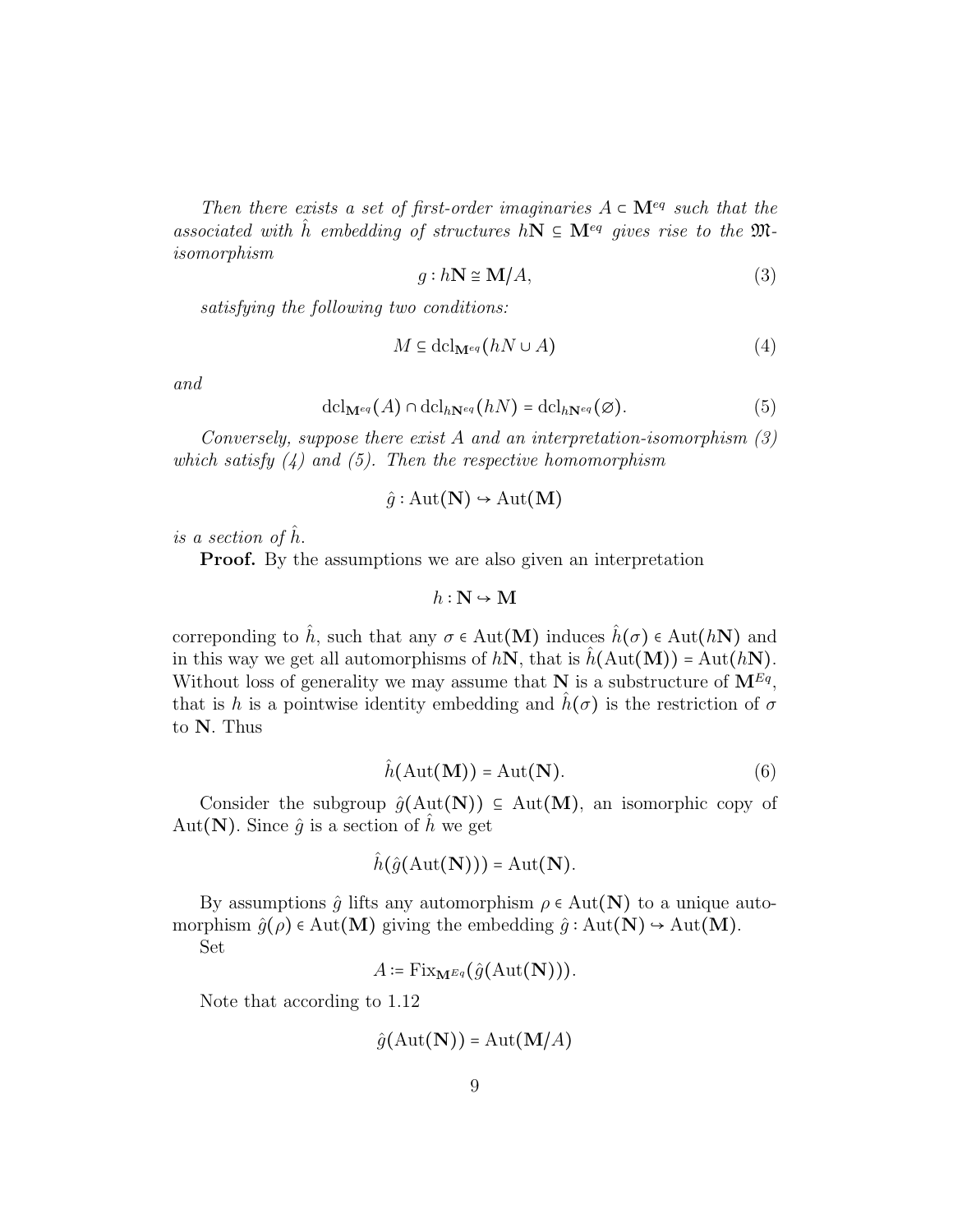Moreover, N is definable in  $M^{Eq}$  over A since N as a structure is Aut $(M^{Eq}/A)$ invariant. In other words there is a pre-morphism

$$
g: \mathbf{N} \to \mathbf{M}
$$

realised by the embedding of the universe into  $\mathbf{M}^{eq}$ , i.e.  $g(x) = x$  for any  $x \in N$ .

Now note that q is an  $\mathfrak{M}$ -embedding since every  $\rho \in Aut(N)$  lifts to an automorphism  $\hat{g}(\rho)$  of  $\mathbf{M}^{Eq}/A$ .

Next we note that g is an M-surjection, that is dcl<sub>MEq/A</sub>(N)  $\supseteq M$ , or equivalently

$$
\mathrm{dcl}_{\mathbf{M}^{Eq}}(N\cup A)\supseteq M.
$$

To see the latter we remark that if  $\sigma \in Aut(M)$  fixes  $A \cup N$  point-wise then  $\sigma \in \hat{q}(Aut(N))$  (because A is fixed) and  $\sigma$  is identity on N. That is  $\sigma = id$ .

Finally note that

$$
A \cap \operatorname{dcl}_{\mathbf{N}^{eq}}(N) = \operatorname{dcl}_{\mathbf{N}^{eq}}(\varnothing) = \operatorname{dcl}_{\mathbf{M}^{Eq}}(\varnothing) \cap \operatorname{dcl}_{\mathbf{N}^{eq}}(N),
$$

the first equality follows from the fact that the intersection consists exactly of Aut(N)-fixed points of  $N^{eq}$ , and the second equality is the consequence of g being an embedding.  $\square$ 

2.2 We call A satisfying (4) and (5) of 1.13 a section-imaginary, or more precisely, the section-imaginary corresponding to the interpretationisomorphism g of (3) and section  $\hat{g}$  of h.

Note that by definition

$$
A = \mathrm{Fix}_{\mathbf{M}^{Eq}}(\hat{g}(\mathrm{Aut}(\mathbf{N}))).
$$

is totally determined by the morphism  $q : N \to M$ .

### 3 Grothendieck's anabelian section conjecture

3.1 The celebrated Grothendieck's section conjecture is formulated in terms of a smooth algebraic curve  $X$  defined over a number field k, its étale fundamental group  $\pi_1^{et}(\mathbb{X})$  and a section of the canonical surjective homomorphism  $\pi_1^{et}(\mathbb{X}) \twoheadrightarrow \text{Gal}_k.$ 

In our setting  $\mathbb{X}(\bar{k})$  corresponds to N in the language that has names for every point of  $k$  (in particular, definable points in  $N$  are exactly k-rational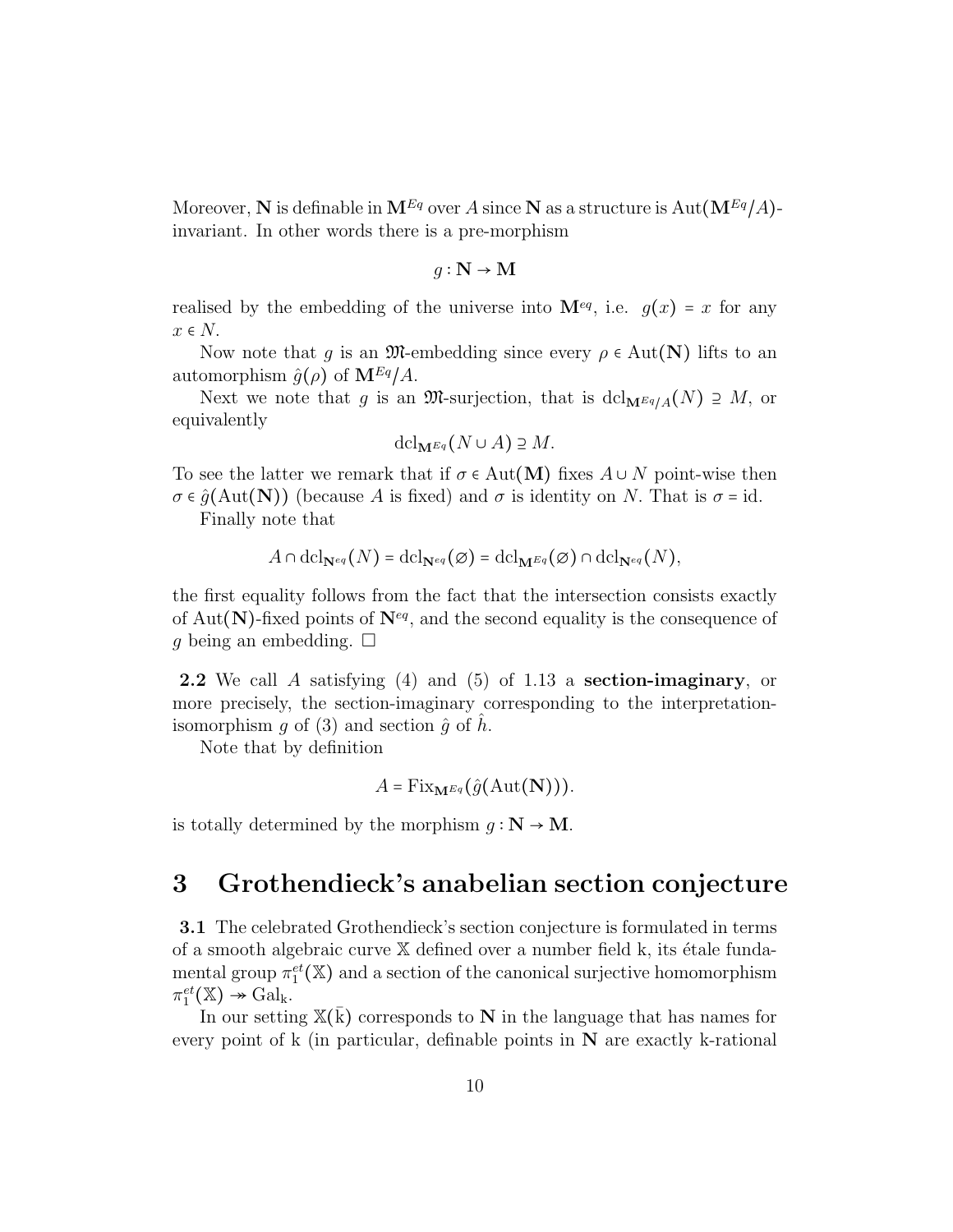points).  $\pi_1^{et}(\mathbb{X})$  corrsponds to Aut **M** and Gal<sub>k</sub> to Aut **N**. As explained in [7] in Grothendieck's setting for M one can take a multisorted cover structure  $\tilde{\mathbb{X}}^{et}$ , so our M should be seen as just one layer of  $\tilde{\mathbb{X}}^{et}$ . However, we believe that just one high enough layer of the cover suffices to detect the existence of a rational point on X.

Note that Grothendieck also assumed that  $X$  is "anabelian", more concretely, of genus  $> 1$ . This is the condition necessary for the correspondence

(conjugacy classes of) sections – rational points

to be bijective, see [8]. We only consider the conjecture

existence of sections – existence of rational points

which makes sense for much broader class of varieties X and is known to imply the validity of the original Grothendieck conjecture. In particular, the latter version of the conjecture is open for curves of genus 1, which from model theory point of view are  $E$ -torsors, for  $E$  a group structure of an elliptic curve. See [8] and [9] for some results on this case. The latter text also presents Grothendieck's section conjecture in a way fitted better for the setting of the next section.

#### 4 Elimination of section-imaginaries

In this section we will be careful to distinguish between M and  $M^{Eq}$ .

Our aim here is to study conditions for the existence of sections in cases which could be seen as general model-theory style analogues of finite  $\acute{e}$ tale covers of smooth algebraic varieties.

4.1 We consider specific two-sorted cover structures

$$
\mathbf{M} = (\mathbf{C}, \mathbf{N}, \text{pr})
$$

where  $C$  and  $N$  are substructures on universes  $C$  and  $N$  respectively and

$$
\text{pr}: C \twoheadrightarrow N
$$

is a covering map with finite fibres. We also assume that the image  $pr(R)$  of any definable relation  $R \subseteq C^n$  is already definable in N.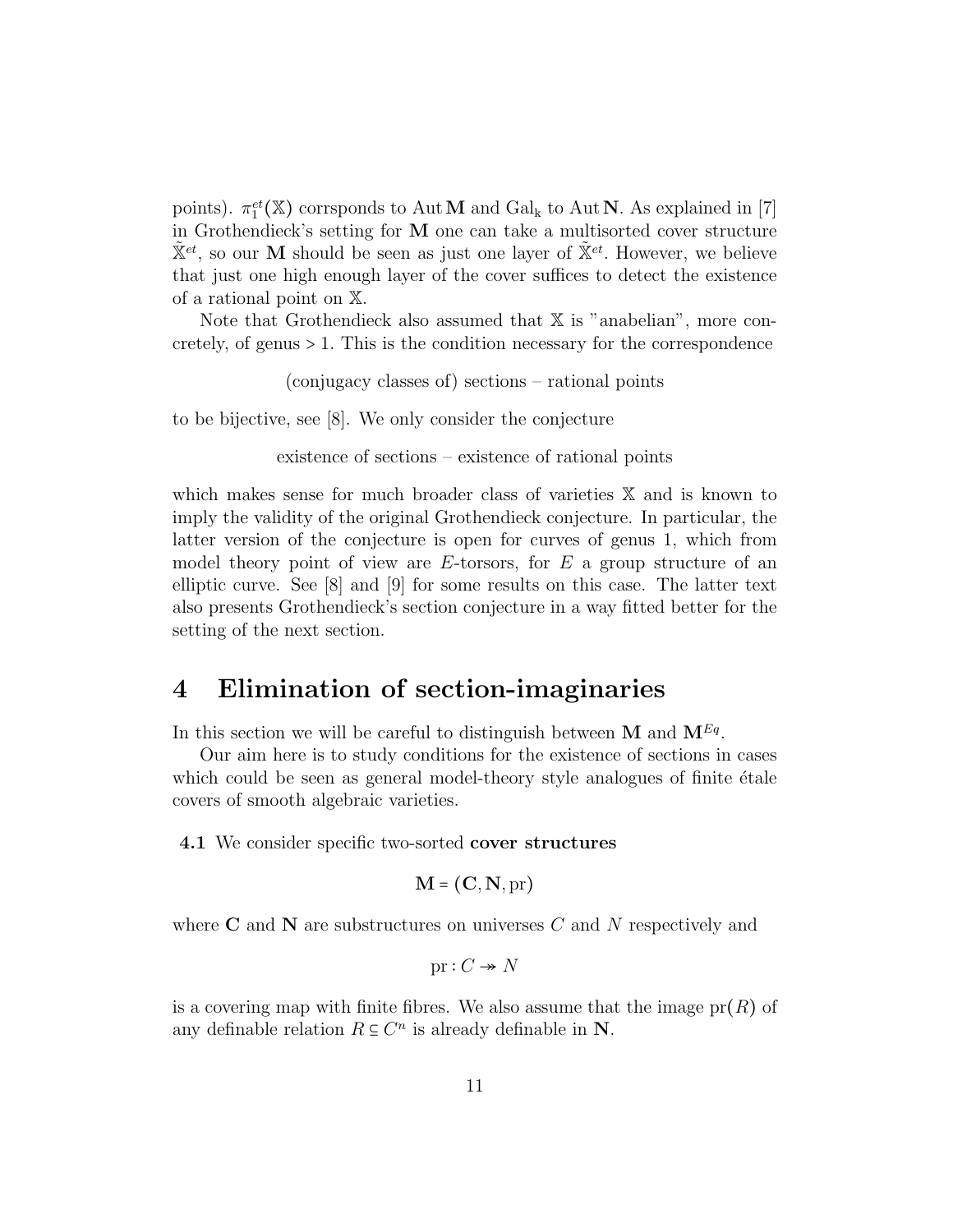This gives us an interpretation-embedding

$$
i_{\text{pr}}:\mathbf{N} \hookrightarrow_{\mathfrak{M}} \mathbf{M},
$$

given by the identity map on N,  $i_{pr}N = N$ , and the corresponding short exact sequence (2).

Assume further that:

C1. For any  $c \in C$ ,

$$
\operatorname{dcl}(N \cup \{c\}) \supseteq C.
$$

- C2. There is a 0-definable group  $\Gamma$  of transformations of C which fixes fibres  $pr^{-1}(n)$ ,  $n \in N$ , and acts freely and transitively on each fibre. Moreover,  $\Gamma = \text{Aut}(\mathbf{M}/N)$  (the **deck-group**).
- C3. The first-order theory of M is categorical in uncountable cardinals.

4.2 Note that C1 brings us into the context of generalised imaginaries of Hrushovski's paper [5]. In particular, the construction there of the definable **groupoid** is applicable here: there is a 0-definable  $\mathcal{G} \subseteq \mathbb{N}^{eq}$  acting partially on C so that:

for each  $c_1, c_2 \in C$  there is a unique  $g \in \mathcal{G}$  satisfying  $c_2 = g * c_1$ , and for each  $g \in \mathcal{G}$  there are  $c_1, c_2 \in C$  satisfying  $c_2 = g * c_1$ .

The deck-group  $\Gamma$  is a subgroupoid of G and also is the liaison group of  $C$  over  $N$ .

One of the essential differences in the approaches here and in [5] is that the main interest of the latter is in the case when  $N$  eliminates (ordinary) imaginaries which in the context of algebraic geometry corresponds to N being of genus 0.

**4.3 Lemma.** Assume a cover structure  $(C, N, pr) = M \in \mathfrak{M}_{fin}$  and satisfies C1 and C2.

Suppose there exists  $e \in \text{dcl}(\emptyset) \cap N$ . Then for any  $a \in \text{pr}^{-1}(e)$  the set  $A = \text{dcl}(a)$  is a section-imaginary for some section  $\hat{g} : \text{Aut} \, \mathbb{N} \to \text{Aut} \, \mathbb{M}$  of  $i_{\text{pr}}$ .

**Proof.** We may consider the interpretation  $i_{\text{pr}}$  as also being an interpretation of N in  $\mathbf{M}/A$ , call it  $i_{\text{pr}}^A$  in this context.

Condition C1 implies that  $dcl(N \cup A)$  contains all the points of universes of  $\mathbf{M}/A$  and thus we have (4) satisfied.  $i_{\text{pr}}^A$  is a surjection in category  $\mathfrak{M}$ .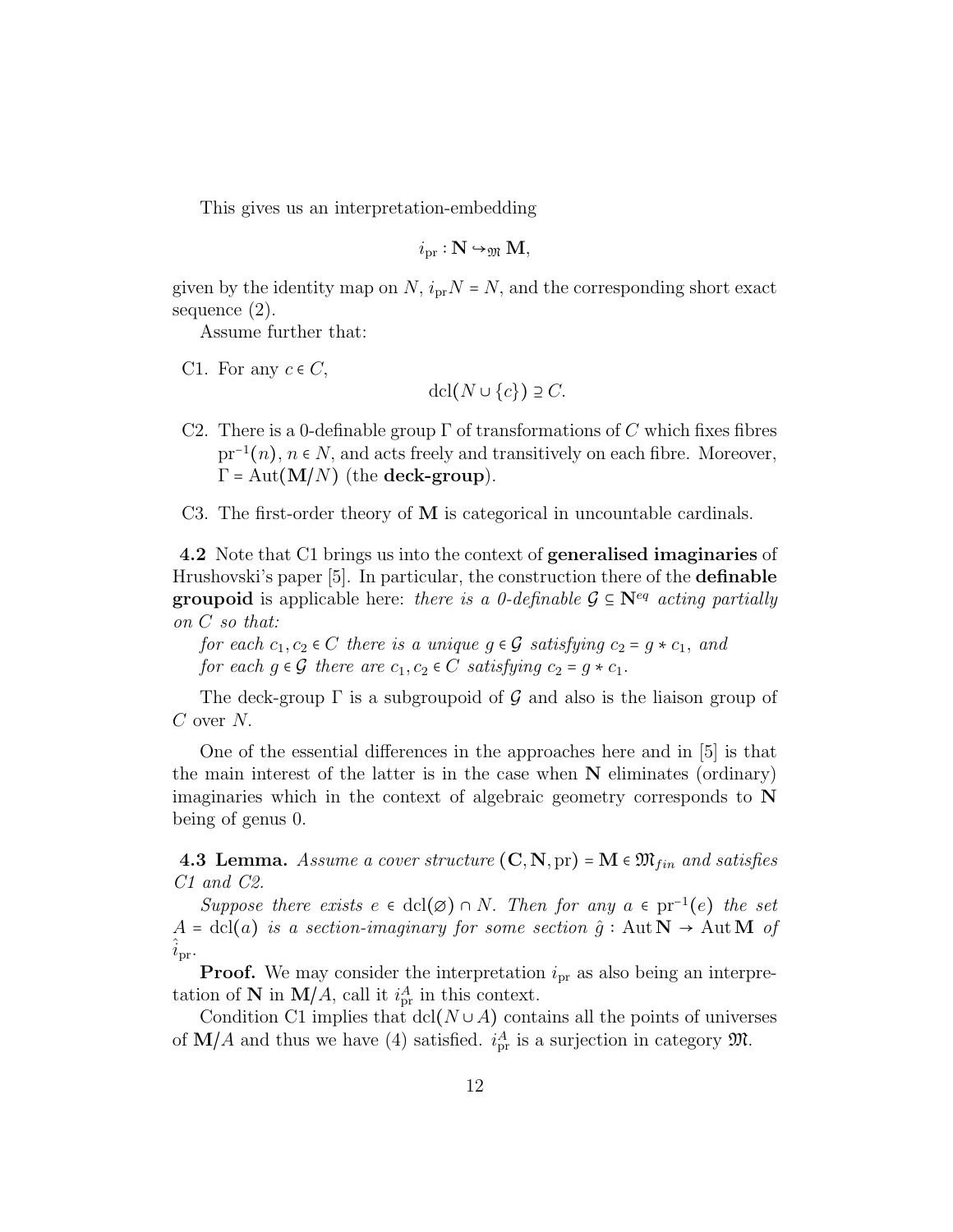In order to see that  $i_{\text{pr}}^A$  is an embedding consider a relation R on N defined by a formula in the language of  $\mathbf{M}/A$ , that is by a formula  $\varphi(a, y)$ , where  $\varphi(x, y)$  is in the language of **M**,  $a \in A$ . It follows from C2 that, for all  $a' \in pr^{-1}(e)$ , formula  $\varphi(a', y)$  defines the same relation R on N, that is R is defined in the language of M. By our assumption  $R$  is then defined in the language of N. Thus  $i_{pr}^A$  is an embedding in category  $\mathfrak{M}$  and (5) is satisfied.  $\sqcup$ 

4.4 Given a cover structure  $(C, N, pr)$ , we say that **section-imaginaries** for  $i_{\text{pr}}$  are eliminable if any section-imaginary A for  $i_{\text{pr}}$  is of the form  $A = \text{dcl}(A_0)$ , for some  $A_0 \subseteq C$ .

Equivalently, it follows from C1 that section-imaginaries for  $i_{\text{pr}}$  are eliminable if and only if any section-imaginary A for  $i_{\text{pr}}$  is of the form  $A = \text{dcl}(a)$ , for some  $a \in C$ .

**4.5 Lemma.** Assume a cover structure  $(C, N, pr) = M \in \mathfrak{M}_{fin}$  and the cover is non-trivial, i.e.  $|\text{Aut}(\mathbf{M}/N)| > 1$ . Suppose there is a section  $\hat{g}$ : Aut  $N \to$  Aut M of  $\hat{i}_{pr}$  and section-imaginaries for  $i_{pr}$  are eliminable. Then

$$
\operatorname{dcl}(\varnothing) \cap N \neq \varnothing.
$$

**Proof.** Let  $A = \text{dcl}(A_0)$  be the section-imaginary for  $i_{\text{pr}}, A_0 \subset C$ . Note that  $A_0 \neq \emptyset$  since by (4)  $C \subset \text{dcl}(A_0 \cup N)$  and  $C \notin \text{dcl}(N)$  by condition C2.

Clearly, pr(A<sub>0</sub>) ⊂ N and pr(A<sub>0</sub>) ⊂ dcl(A<sub>0</sub>). It follows from (5) that  $pr(A_0) \subset \text{dcl}(\varnothing)$ .

**4.6 Theorem.** Let  $(C, N, pr) = M \in \mathfrak{M}_{fin}$  be a non-trivial cover structure and assume **M** has elimination of section-imaginaries for  $i_{\text{pr}}$ . Then there is a section  $\hat{g}$ : Aut  $\mathbf{N} \to$  Aut  $\mathbf{M}$  of  $i_{\text{pr}}$  if and only if there is a definable point in N.

**Proof.** Follows from the two lemmas above.  $\Box$ 

4.7 Consider the special case of M where N is the structure on a projective curve over a number field k. We will refer to this as the geometric case. The geometric case has the **anabelian** version, that is the case of a curve of genus  $> 1$ , and the **abelian** version, the curve of genus 1.